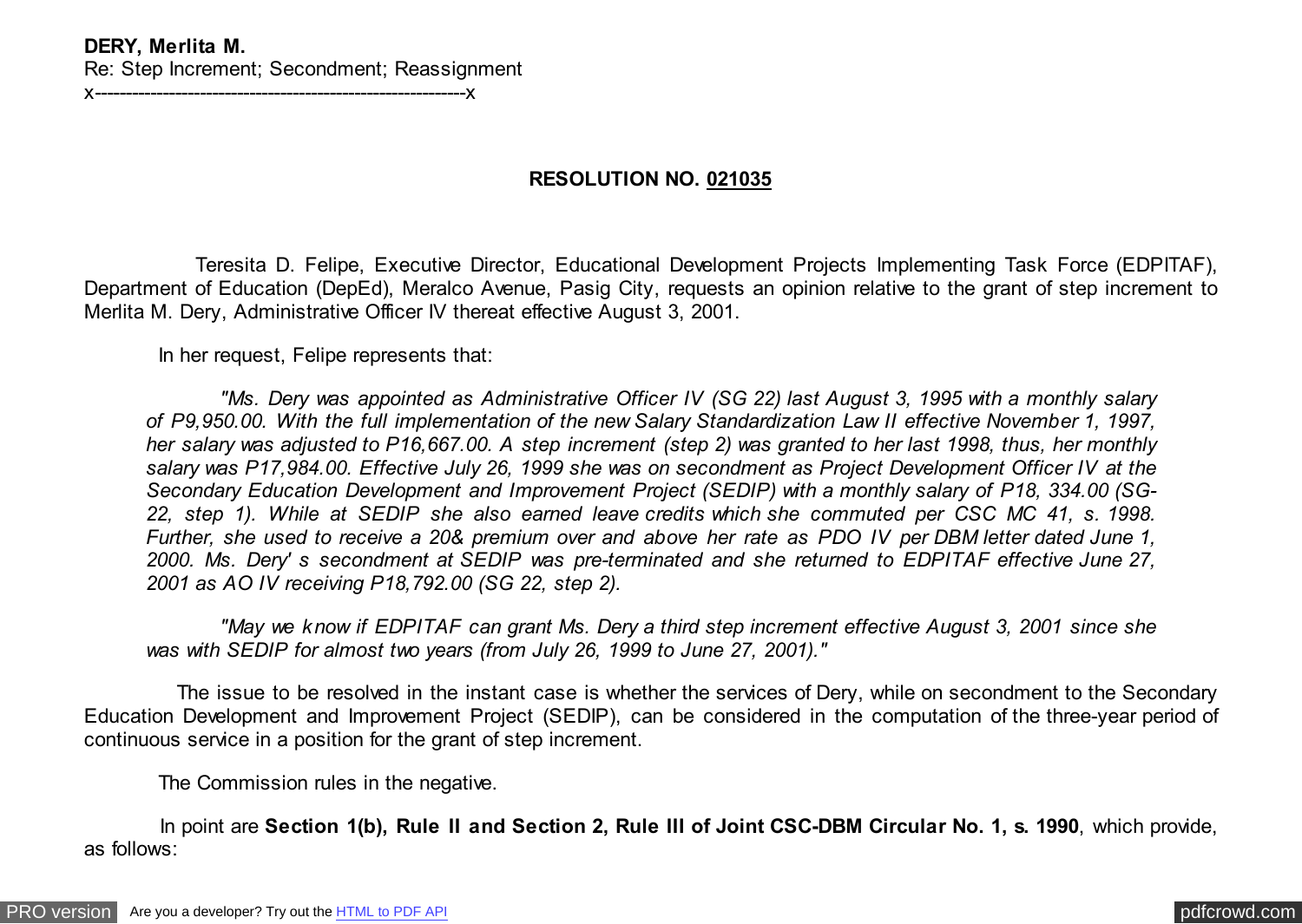*"Rule II. Selection Criteria*

 *`Section 1. Step increments shall be granted to all deserving officials and employees xxx*

*x x x*

 *`(b) Length of Service - For those who have rendered continuous satisfactory service in a particular position for at least three (3) years.'*

 *"Rule III. Step Increments*

*x x x*

 *`Section 2. Length of Service - A one (1) step increment shall be granted officials and employees for every three (3) years of continuous satisfactory service in the position. Years of service in the position shall include the following:*

 *`(a) Those rendered before the position was reclassified to a position title with a lower or the same salary grade allocation; and*

 *`(b) Those rendered before the incumbent was transferred to another position within the same agency or to another agency without a change in position title and salary grade allocation.'"*

 A thorough scrutiny of the aforequoted provisions reveals that the grant of step increment on the basis of length of service requires that an employee must have rendered at least three (3) years of continuous and satisfactory service in the position to which he/she is an incumbent. As qualified by the said Circular, years of service include those rendered prior to the incumbent's transfer to another position without a change in position title and salary grade allocation.

 Records show that Dery's secondment to SEDIP was effective July 26, 1999 to June 27, 2001. Meanwhile, in **CSC Resolution No. 01-1779 (Villones, Mary Grace D.)** dated November 12, 2001, the Commission categorically declared that:

 *"… More importantly, the supposed secondment of Villones does not conform with the definition of secondment which is the movement of an employee from one department or agency to another since her movement is still within the same agency. Pursuant to Section 6 (A), Rule III of the Revised Omnibus Rules on Appointments and Other Personnel Actions, the personnel movement which aptly applies to the herein request should be REASSIGNMENT which is defined as the movement of an employee from one organizational unit to another in the same department or agency which does not involve a reduction in rank, status or salary."*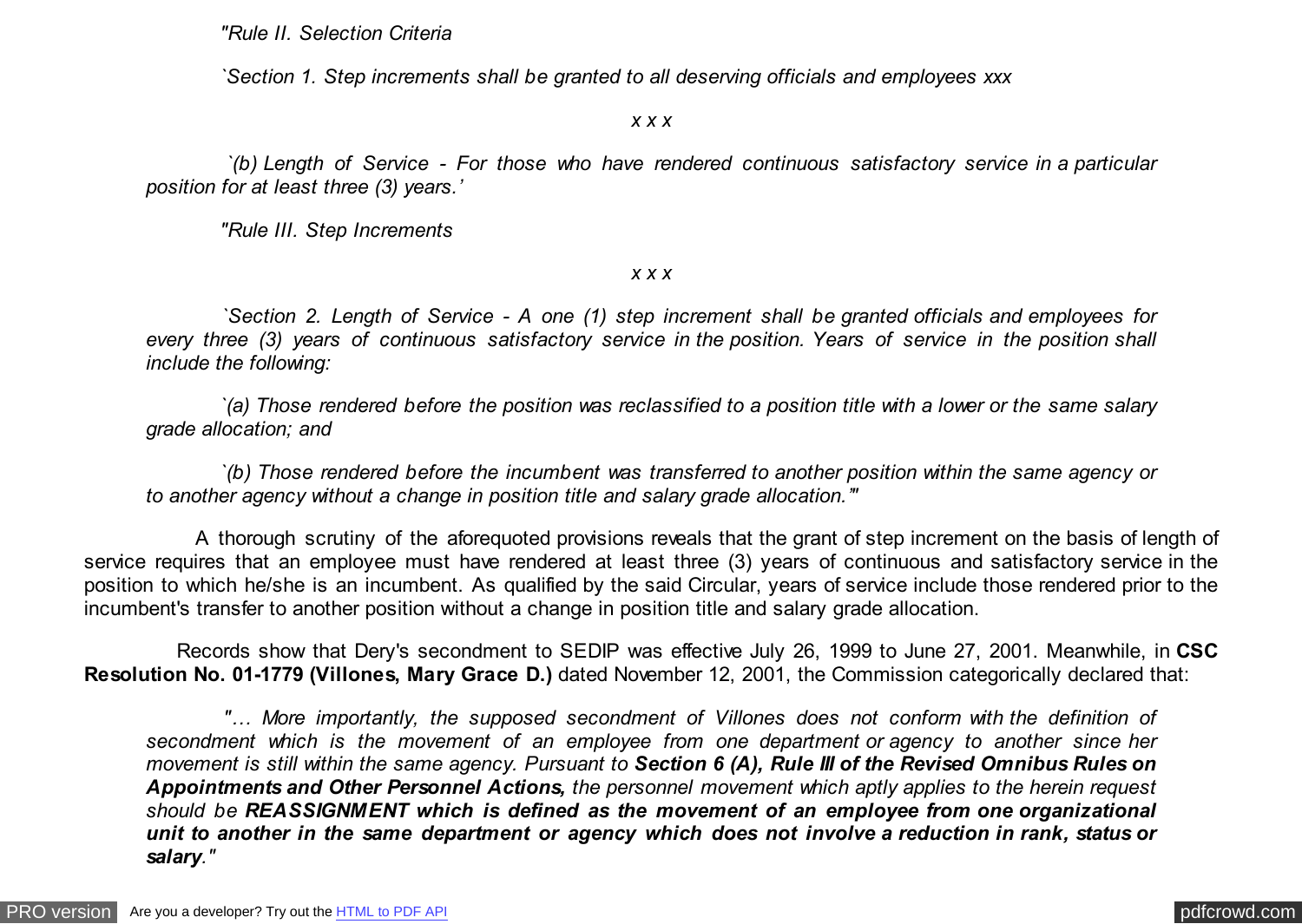Since the abovequoted resolution is effective prospectively, meaning from November 12, 2001 onwards, the secondment of Dery in this case can still be considered secondment although it should have been properly treated as a reassignment. In which case, the applicable provision is **Section 6(c)(viii), Rule III of CSC Memorandum Circular No. 15, s. 1999** which provides that a seconded employee shall be on leave without pay from his/her mother agency for the duration of his/her secondment. That being so, Dery, during her secondment, incurred a gap in the service in her mother agency which gap simply means that she did not render continuous service for purposes of the grant of step increment. At this point, the Commission emphasizes that in cases of secondment, the period during which an employee is seconded shall not be counted for purposes of the grant of step increment but in cases of reassignment, the period during which an employee is reassigned is to be considered in the computation of the length of service relative to the grant of step increment, it being obvious that a reassigned employee is not on leave without pay in his/her mother unit and thus does not incur a gap in the service.

 **WHEREFORE**, the Commission hereby rules that the services rendered by Merlita M. Dery while she was on secondment to SEDIP are not to be considered in the computation of her length of service in the Department of Education for purposes of the grant of step increment.

Quezon City, AUG 07 2002

(Signed) **JOSE F. ERESTAIN, JR. Commissioner** 

(Signed) **KARINA CONSTANTINO-DAVID** Chairman

(Signed) **J. WALDEMAR V. VALMORES** Commissioner

Attested by: